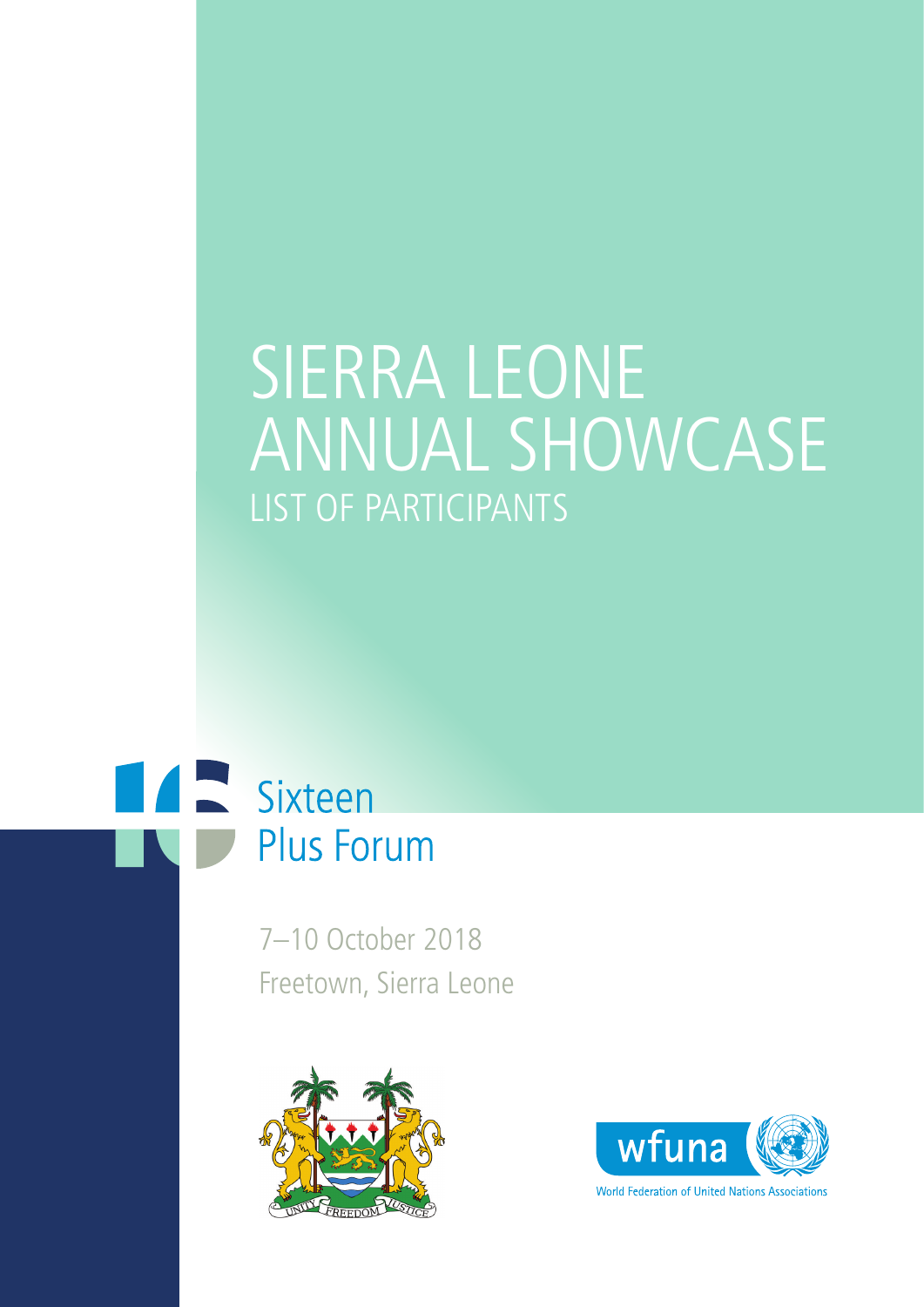- **1. Mr. Abdoulaye Barro,** Deputy Permanent Representative, Permanent Mission of Senegal to the United Nations
- 2. Mr. Abdul Malik Kamara, Tourist Officer, Ministry of Tourism and Cultural Affairs of Sierra Leone
- **3. Mr. Abdul-Karim Barrie**, Senior Engineer, Entergy, Sierra Leone
- 4. Ms. Abie Kamara, Deputy Director, Development Assistance Coordination Office, Ministry of Planning and Economic Development of Sierra Leone
- **5. Ms. Adama Bangura**, Acting Country Director, Africa Youth Coalition Against Hunger
- **6. Mr. Adams Kamara**, Executive Director, Youth Arise for Rural Development, Empowerment and Peacebuilding
- **7. Ms. Adenike Cole**, Coordinator, Sierra Leone Action Network on Small Arms
- 8. Mr. Agus Wandi, Chief Technical Specialist for Conflict Prevention and Mitigation, UNDP Sierra Leone
- **9. Ms. Aissatou Bah**, Regional Advisor, Girls Empowerment, BRAC, United States
- **10. Mr. Alan George**, Counsellor, Permanent Mission of Sierra Leone to the United Nations
- **11. Mr. Alasan Jobe**, State Counsel, The Attorney General's Chambers & Ministry of Justice, the Gambia
- **12. H.E. Dr. Alie Kabba**, Minister of Foreign Affairs and International Cooperation, Sierra Leone
- **13. Mr. Alpha Timbo Esq**, Acting Minister of Foreign Affairs and International Cooperation, Sierra Leone
- **14. Dr. Alphajoh Cham**, Deputy Director, Ministry of Lands, Housing and the Environment of Sierra Leone
- **15. Mr. Ambrose Massaquoi**, Senior Assistant Secretary, Ministry of Transport and Aviation of Sierra Leone
- **16. Ms. Aminata Conteh**, Administrative Officer, Ministry of Foreign Affairs and International Cooperation of Sierra Leone
- **17. H.E. Amparo Mele Colifa,** Deputy Permanent Representative, Permanent Mission of the Equatorial Guinea to the United Nations
- **18. Mr. Ansu Moiba**, Deputy Human Resources Manager, Sky Handling Partner (SL) Ltd
- 19. Mr. Anthony Triolo, Senior External Relations Officer, Rule of Law Collaborate at the University of South Carolina, United States
- **20. H.E. Babatunde O. Ajisomo**, Special Representative of the President, Economic Community of West African States Commission to Liberia
- **21. Ms.Bamike Williams**, Executive Secretary, Sierra Leone Adult Education Association
- **22. Ms. Basita Michael,** President of the Sierra Leone Bar Association, Sierra Leone
- **23. Mr. Bernard Williams**, Intern, Ministry of Foreign Affairs and International Cooperation, Sierra Leone
- **24. Mr. Boi-Jeneh Jalloh**, Executive Director, Foundation for Rural and Urban Transformation
- **25. Mr. Bonian Golmohammadi**, Secretary-General, WFUNA
- **26. Ms. Bridget Osho**, Acting Coordinator, Ministry of Justice of Sierra Leone
- 27. Mr. Camilo Sandoval, Vice President of Development, United Nations Associations of Colombia
- **28. Ms. Carolin Bernecker**, Advisor, German Agency for International Cooperation, Benin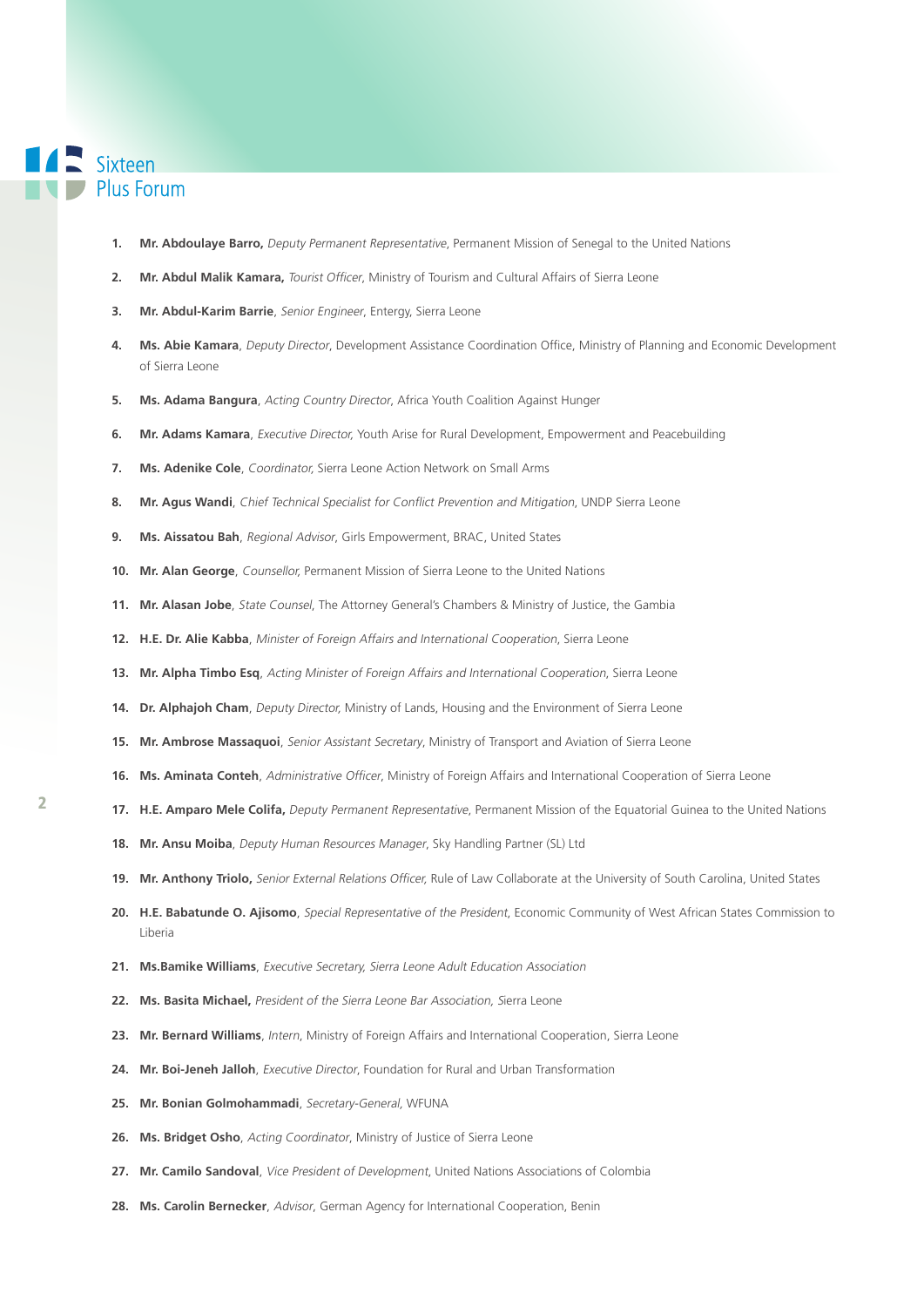- **29. H.E. Cheick Sacko**, Minister of Justice, Guinea
- **30. Mr. Chernor Bah**, Executive Director and Co-Founder, Purposeful Productions, Sierra Leone
- **31. Mr. Christian Kamara,** Chief Executive Officer, YMCA Freetown
- **32. Mr. Christian Ngombu**, Operations Manager, Purposeful Productions, Sierra Leone
- **33. Mr. Cissa Wa Numbe**, Secretary-General, United Nations Association of the Democratic Republic of the Congo
- **34. Ms. Claire Carlton-Hanciles**, Executive Director, Legal Aid Board, Sierra Leone
- **35. Ms. Clare Connellan**, Lead on Business and Human Rights Interest Group, White & Case LLP, United Kingdom
- **36. Ms. Da Eun Park**, Program Strategy and Policy Planning Department, KOICA, Republic of Korea
- **37. Mr. Daniel Gbondo**, Mineral Policy Advisor, Ministry of Mines and Mineral Resources, Sierra Leone
- 38. Mr. Daniel Sesay, Program Officer, Namati, Sierra Leone
- **39. Ms. Darlyn Brima**, Administrative Officer, Ministry of Foreign Affairs and International Cooperation, Sierra Leone
- **40. Mr. David N. Borbor,** Deputy Head, Operations, Compliance and Prevention, Financial Intelligence Unit, Sierra Leone
- **41. Professor David Francis**, Chief Minister, Sierra Leone
- **42. Dr. David Sengeh**, Director of Science and Technology and Innovations, Office of the President, Sierra Leone
- **43. Mr. David Steven**, Senior Fellow and Associate Director, Center on International Cooperation
- **44. Ms. Denise Helena Torres**, Peace and Security Consultant, WFUNA
- **45. Mr. Donny Ardyanto**, Programme Advisor, TIFA Foundation, Indonesia
- 46. Mr. Edward Jomblah, Regional Liaison Officer, West African Network for Peacebuilding / Global Partnership for the Prevention of Armed Conflict
- **47. Mr. Elija Grega**, Director, Culture Radio, Sierra Leone
- **48. Ms. Ella Syl MacFoy**, Trocaire, Sierra Leone
- **49. Ms. Eugenie Hillen,** Translator and Interpreter, Ministry of Justice and Human Rights, Argentina
- **50. Dr. Fatou Taqi**, President, 50-50 Group, Sierra Leone
- **51. Judge Fiona Mwale**, High Court Judge, High Court of Malawi
- **52. Mr. Foday Sesay**, Executive Director, Democracy and Development Associates, Sierra Leone
- 53. Ms. Francess Piagie Alghali, Minister of State, Office of the Vice-President, Sierra Leone
- **54. Mr. Francis Ben Kaifala**, Commissioner, Anti-Corruption Commission, Sierra Leone
- **55. Mr. Francis K Musa**, Development Secretary, Methodist Church of Sierra Leone Relief and Development Agency
- **56. H.E. Dr. Francis Kai-Kai**, Permanent Representative, Permanent Mission of Sierra Leone to the United Nations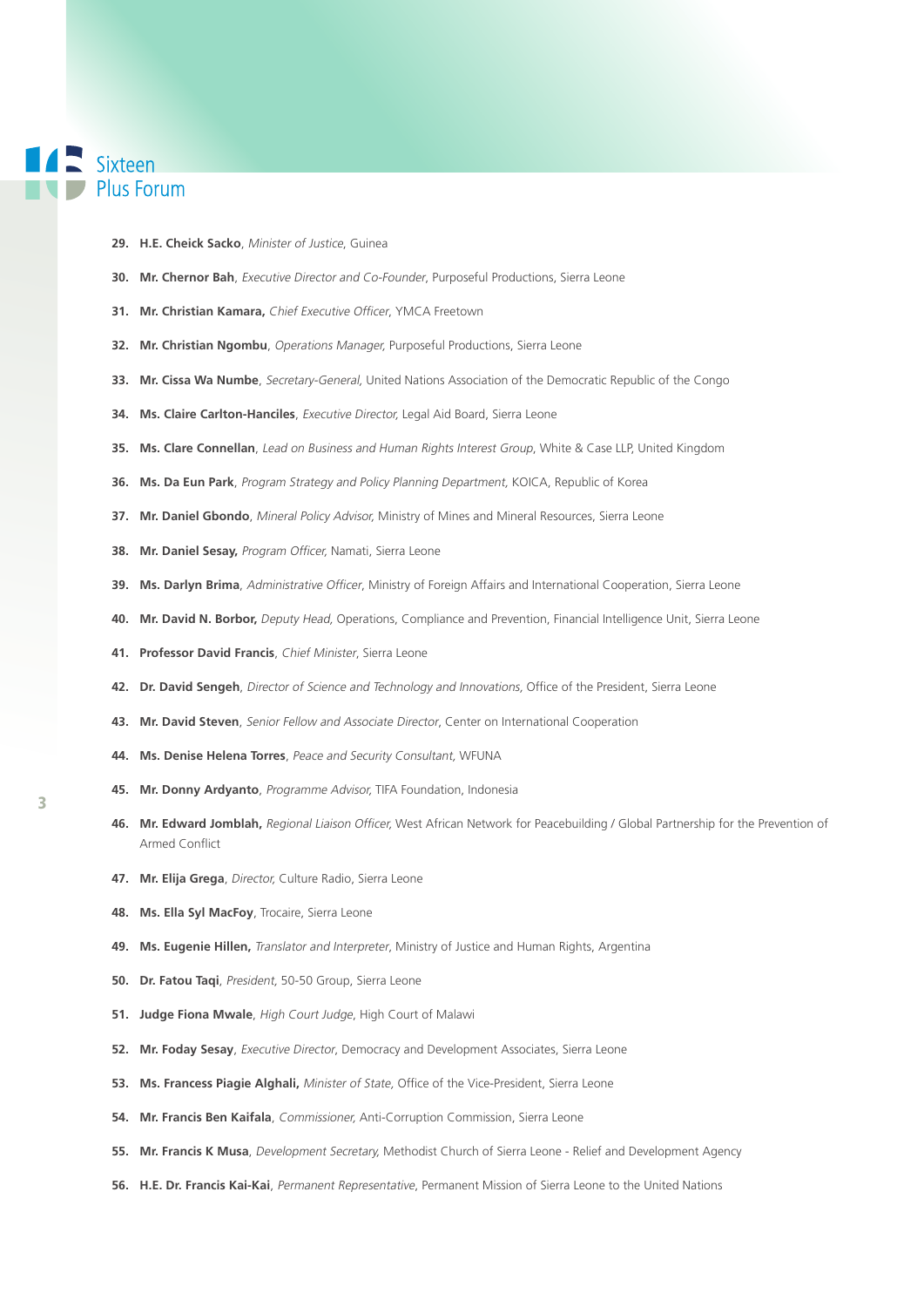- **57. Mr. Francis Langumba Keili**, Director, Office of National Security of Sierra Leone
- **58. Mr. François Soumah**, Minister Counsellor, Permanent Mission of Guinea to the United Nations
- **59. H.E. Frank Musa Dean Jr**, Minister of Justice & Attorney-General, Liberia
- **60. Mr. Franklyn Fawundu**, Director of Multilateral Cooperation, Ministry of Foreign Affairs and International Cooperation of Sierra Leone
- **61. Dr. Gayle Martin**, Country Coordinator, World Bank, Sierra Leone
- **62. Mr. Gedeon Behiguim**, Head of Governance Cluster, UNDP Guinea
- **63. Mr. Guleid Ahmed Jama**, Somaliland SDG16+ Coalition, Somaliland
- 64. Mr. Guy Warrington, High Commissioner Freetown, U.K. Foreign Commonwealth Office, Sierra Leone
- **65. Mr. Habib Ur Rehman Mayar**, Deputy General Secretary, g7+
- **66. Ms. Hannah Gillen**, Field Officer, Sky Women's World Network of Sierra Leone
- **67. Ms. Hannah Macarthy,** Deputy Commissioner, National Commission for Social Action, Sierra Leone
- 68. Ms. Harshani Dharmadasa, Senior Program Officer, Center on International Cooperation
- 69. Ms. Hawa Samai, Chief Executive Officer, Advocacy Movement Network Sierra Leone
- **70. Mr. Herbert M'cleod**, Country Director, International Growth Centre, Sierra Leone
- **71. H.E. Horst Gruner**, Ambassador, Ministry of Foreign Affairs of Germany, Sierra Leone
- **72. Mr. Hugo Fernandes**, Executive Officer, Centro Nacional Chego, Timor-Leste
- **73. Mr. Ibrahim Bangura**, Student, University of Makeni, Sierra Leone
- 74. Mr. Ibrahim Tommy, Executive Director, Center for Accountability and the Rule of Law, Sierra Leone
- **75. H.E. Ingrid Wetterqvist**, Ambassador, Ministry of Foreign Affairs, Sweden
- **76. Dr. Isata Mahoi,** National Coordinator, West Africa Network for Peacebuilding, Sierra Leone
- **77. Ms. Isha Bangura**, Research, Policy and Development Director, Economic Justice Network of Sierra Leone
- **78. H.E. Jacqueline Konan**, Deputy Secretary-General, the Mano River Union, Sierra Leone
- 79. Ms. Janet D Mahayei, Statistician, National Statistics Office, Sierra Leone
- **80. Mr. Jean-Eric Fonkou Chanou**, Chief of Political, Economic, Social and Humanitarian Organization, Ministry of External Relations, Republic of Cameroon
- **81. Ms. Jeelo Kainwo,** Senior Prosecutor, Anti-Corruption Committee of Sierra Leone
- **82. Mr. Jelte van Wieren**, Director of the Stabilisation and Humanitarian Aid Department, Ministry of Foreign Affairs, the Netherlands
- **83. Professor Joel Samuels**, Director, Rule of Law Collaborative of the University of South Carolina, United States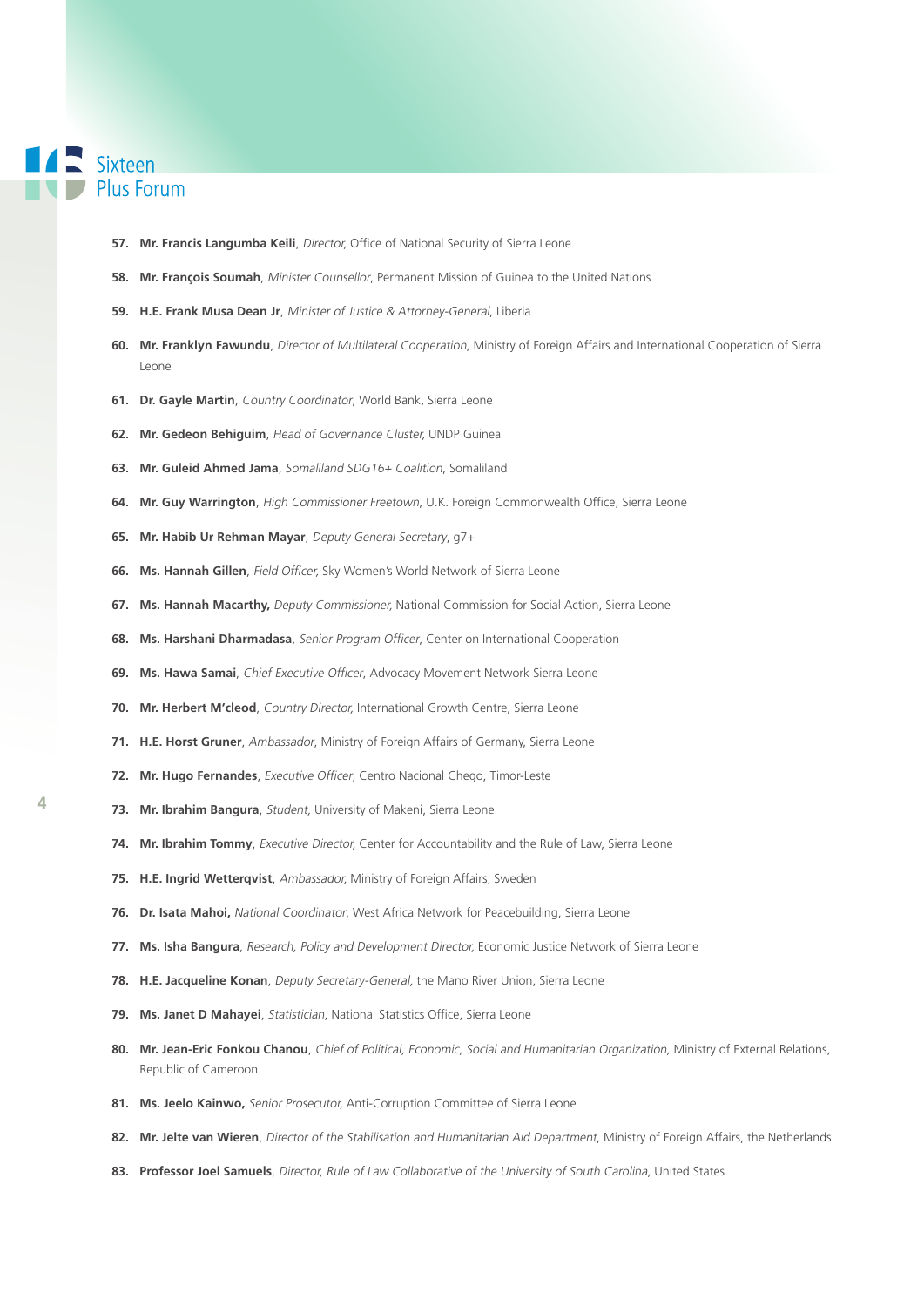- **84. Mr. Johannes Bassie**, Director, Democracy and Development Associates of Sierra Leone
- **85. Mr. John Caulker**, Executive Director, Fambul Tok Sierra Leone
- **86. Mr. John Magbity,** Sustainable Development Goals Specialist, USAID, Sierra Leone
- **87. Mr. John Peter Amara,** Executive Director, Economic Justice Network, Sierra Leone
- 88. Mr. Joseph Rahall, Executive Director, Green Scenery, Sierra Leone
- **89. Mr. Kaba Badere**, Advisor to the Minister of Jusice, Guinea
- **90. H.E. Kaha Imnadze**, Permanent Representative, Permanent Mission of Georgia to the United Nations
- 91. H.E. Kalthoum Kennou, Vice President, Court of Cassation, Tunisia
- **92. Ms. Karina Gerlach**, Senior Program Advisor, Center on International Cooperation
- 93. Ms. Katy Thompson, Head of Rule of Law and Conflict Prevention Teams, UNDP New York
- 94. Mr. Kief Kobai, Executive Director, Forward Sierra Leone
- **95. Mr. Lamin Faati,** Chargé d'Affaires, Permanent Mission of the Gambia to the United Nations
- 96. Ms. Laurie Mincieli, UN Liaison, Global Partnership for the Prevention of Armed Conflict
- 97. H.E. Leoni Cuelenare, Ambassador, Ministry of Foreign Affairs of the Netherlands to Bangladesh
- 98. Mr. Lorenzo Wakefield, Program Officer, Mott Foundation
- 99. Ms. Louise Aaen, INL Project Manager, UNDP, Sierra Leone
- **100. Ms. Lucy Turner**, Coordinator, Global Alliance for Reporting Progress on Peaceful, Just and Inclusive Societies
- **101. Dr. Lulsegged Abebe**, Independent Consultant Researcher & Peace and Security Expert, Cordaid
- **102. Mr. M.L.D. Rogers**, Focal Person, Parliament of Sierra Leone
- **103. Ms. Maaike de Langen**, Head of Research for Task Force on Justice, Center on International Cooperation
- **104. Mr. Madina Wenneh**, Secretary-General, Mano River Union
- **105. Mr. Maligie Kamara**, Tourist Officer, Ministry of Tourism and Cultural Affairs of Sierra Leone
- **106. Mr. Mannah Josiah,** Project Manager and Programme Director, Child Fund Sierra Leone
- **107. Mr. Marc Baxmann**, Policy and Communications Officer, FriEnt, Germany
- **108. Mr. Marcel Sauer,** Senior Advisor, Ministry of Foreign Affairs, Department of Multilateral and Economic Affairs, Czech Republic
- 109. Mr. Marcel Stoessel, Senior Policy Adviser on Fragility, Conflict and Violence, Swiss Agency for Development and Cooperation, Switzerland
- 110. Ms. Margaret Williams, Senior Peace and Security Officer, WFUNA
- **111. H.E. Maria Brewer,** American Ambassador to Sierra Leone, Embassy of the United States, Sierra Leone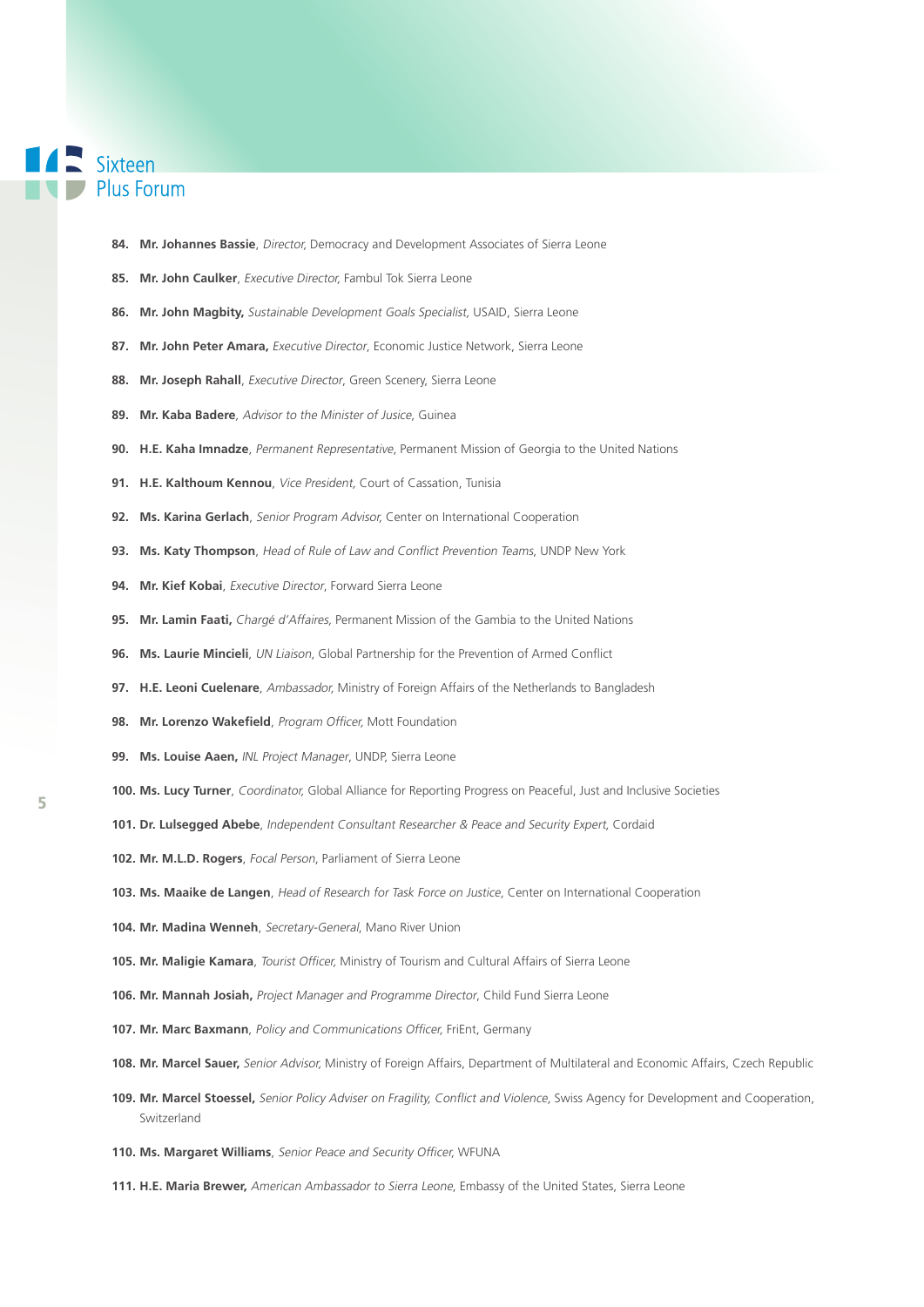## **TAN Sixteen Plus Forum**

6

**112. H.E. María Fernanda Rodríguez**, Under-Secretary of Access to Justice, Ministry of Justice and Human Rights, Argentina

- **113. H.E. Maria Helena Pires**, Permanent Representative, Permanent Mission of Timor-Leste to the United Nations
- 114. Ms. Marianne Peters, Senior Policy Officer on the Rule of Law, Ministry of Foreign of the Netherlands
- **115. Mr. Martin Jimmy,** Deputy Secretary, Ministry of Mines and Mineral Resources, Sierra Leone
- **116. Mr. Martin Michael esq.**, Managing Director, Mercury International Company Limited
- **117. Ms. Mary Kowa**, Committee Clerk SDGs, Parliament of Sierra Leone
- **118. Ms. Mary O'Neill**, Head, Irish Aid, Sierra Leone
- **119. Ms. Mary Okumu,** Country Representative, UN Women Sierra Leone
- 120. Mr. Matthew Wojcik, Junior Programme Officer, Cordaid
- 121. Mr. Max Katta, Programs Coordinator, Justice Sector Coordination Office, Sierra Leone
- 122. Ms. Maya Katsitadze, *Executive Director*, International Center on Conflict and Negotiation, Georgia / Global Partnership for the Prevention of Armed Conflict
- **123. Mr. Manyard Timbo Esq**, Secretary, Law Reform Commission, Sierra Leone
- **124. Ms. Megan Schmidt,** Quaker UN Representative, Quaker United Nations Office
- **125. Ms. Messina Manirakiza**, Knowledge Broker for Programming and Practice, Knowledge Platform Security & Rule of Law, the **Netherlands**
- **126. Mr. Michael James Warren**, Security and Justice Expert, Cordaid, the Netherlands
- 127. Ms. Michala Mackay, Chief Executive Officer & Registrar, Corporate Affairs Commission, Sierra Leone
- **128. Mr. Mohamed Bobor Jalloh**, Executive Director, Lady Ellen Women's Aid Foundation
- **129. Mr. Mohamed Khan,** Deputy Director, Ministry of Foreign Affairs and International Cooperation of Sierra Leone
- **130. Mr. Mohamed Massaquoi,** Project Coordinator, Culture Radio Sierra Leone
- **131. Mr. Mohamed Samba Kamara,** Program Associate, Youth Partnership for Peace and Development
- **132. Mr. Mohamed Swaray**, Minister of Information and Communication, Sierra Leone
- **133. Dr. Moses Muse Sichei,** Economic Adviser Sierra Leone and Liberia, UNDP
- **134. Mr. Musa Ansumana Soko**, Chairman, Water Sanitation and Hygiene Network, Sierra Leone
- 135. Mr. Mustakim Waid, Senior Policy Adviser, Office of the Prime Minister, Somalia
- **136. H.E. Nabeela Tunis**, Minister of Planning and Economic Development, Sierra Leone
- **137. Mr. Nabie A Kamara**, Assistant Director, Office of National Security of Sierra Leone
- 138. Ms. Nafisatu Jalloh, Senior Gender Advisor, Irish Aid, Sierra Leone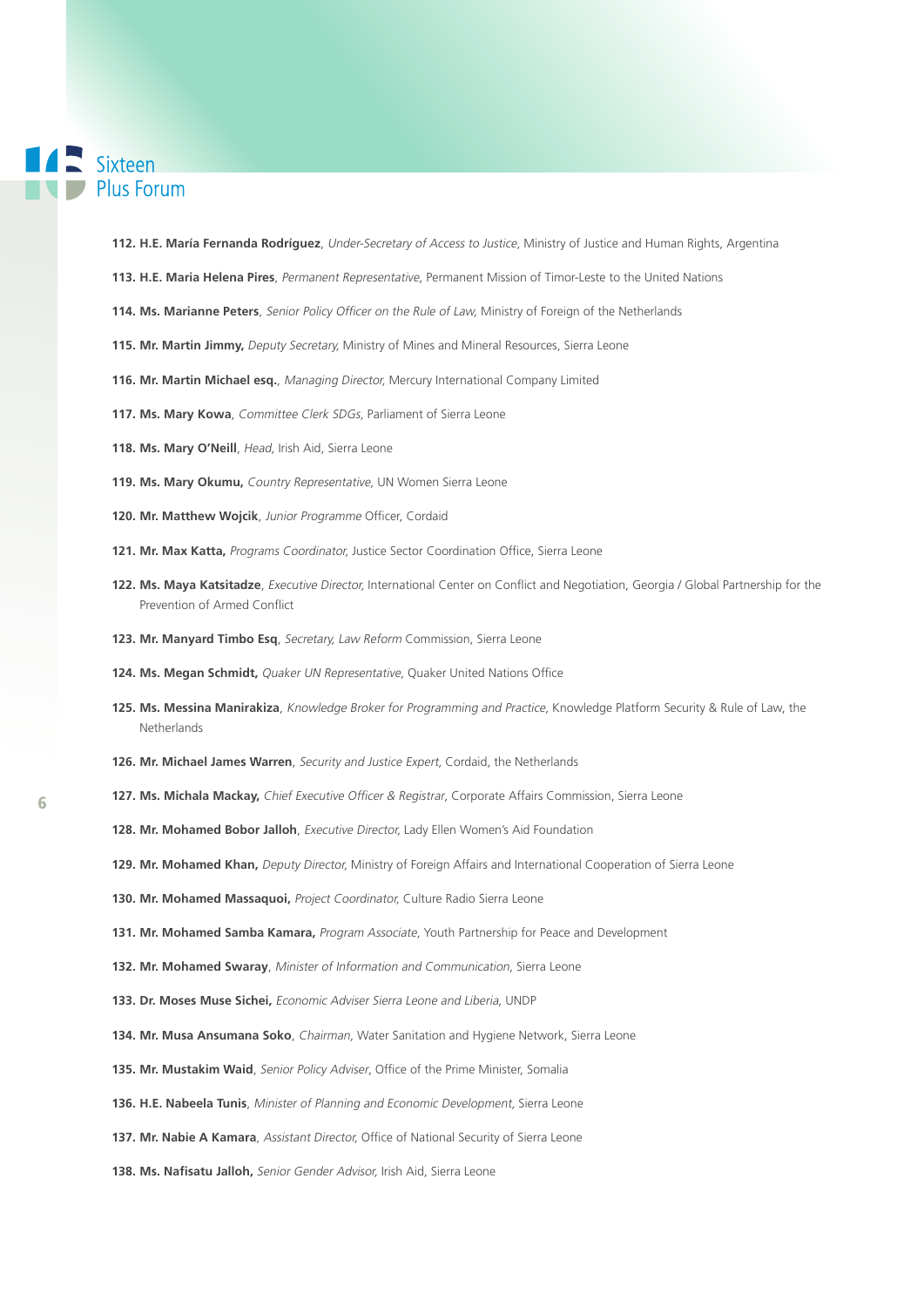**139. Ms. Nancy Sesay,** Program Coordinator, Open Society Initiative of West Africa, Sierra Leone

- **140. Ms. Niamh Kavanagh**, Second Secretary, Embassy of Ireland, Sierra Leone
- **141. Mr. Nicholas Astier-Ibrahim**, Peace and Security Program Assistant, WFUNA
- **142. Ms. Nikki de Zwaan**, Security & Justice Policy Advisor and Programme Manager, Cordaid
- **143. Mr. Olivier Kambala wa Kambala**, Chief Technical Advisor on Justice, UNDP Guinea
- **144. Mr. Omar Castañeda Solares**, Deputy Permanent Representative, Permanent Mission of Guatemala to the United Nations
- 145. Professor Osman Sankoh, Statistician-General, National Statistics Office, Sierra Leone
- 146. Mr. Pascal Richard, Managing Adviser for Policy and Advocacy, Global Partnership for the Prevention of Armed Conflict, the Netherlands
- 147. Mr. Patrick Bwire, Regional Liaison Officer, CECORE, Uganda / Global Partnership for the Prevention of Armed Conflict
- 148. Mr. Patrick Johnbull, *Lawyer*, Centre for Access to Justice, Peace and Human Rights
- **149. Ms. Peninah Kariuki,** Country Manager, African Development Bank Group of Sierra Leone
- **150. Mr. Peter Konteh**, Executive Director, Caritas, Sierra Leone
- **151. Mr. Peter van Sluijs**, Senior Strategist, Cordaid, the Netherlands
- **152. Mr. Philip Maheyni,** Deputy Director of Youth, Ministry of Youth of Sierra Leone
- **153. H.E. Dr. Priscilla Schwartz**, Attorney General and Minister of Justice, Sierra Leone
- **154. Ms. Regina Clarkson**, Coordinator and Study Consultant, China Study Agency
- **155. Mr. Reynald Maeda,** Secretary-General, United Nations Association of Tanzania
- **156. Mr. Robert Buluma,** Manager of Population and Social Statistics, National Bureau of Statistics, Kenya
- **157. Ms. Ruth Myers,** New African Research and Development Agency, Liberia
- 158. Ms. Sabrina Brown, Regional Liaison Officer, FemLink, Vanuatu / Global Partnership for the Prevention of Armed Conflict
- **159. Mr. Sahr Kendema,** Program Officer, Campaign for Good Governance in Sierra Leone
- **160. Mr. Sallieu Mansary,** Statistician, National Statistics Office, Sierra Leone
- **161. Mr. Sam Doe,** Country Director, UNDP Sierra Leone
- 162. Mr. Sam Muller, Chief Executive Officer, the Hague Institute for Innovation of Law, the Netherlands
- **163. Ms. Samira Alokozay,** Graduate, American University of Central Asia, Kyrgyzstan
- 164. Mr. Samuel Emile Braima Momoh, Assistant to the Secretary of the President, Office of the President, Sierra Leone
- **165. Ms. Sandra Elena**, Coordinator of Open Justice Program, Ministry of Justice and Human Rights, Argentina
- **166. Ms. Santa Falasca**, Head of Office in Brussels and the Hague, International Center for Transitional Justice